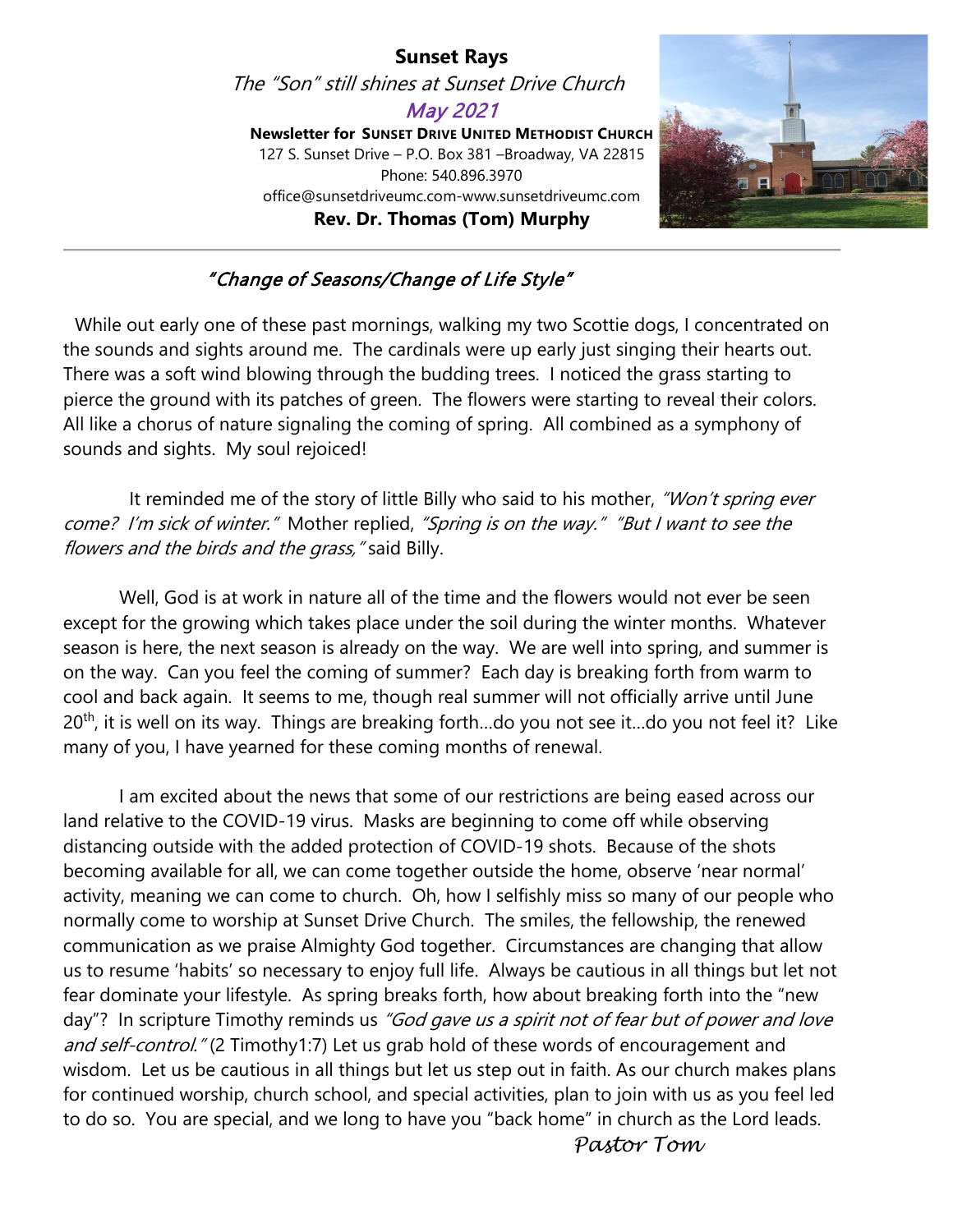# **Upcoming Church Events**

- Red Cross Blood Drive is scheduled for Tuesday, May 11<sup>th</sup> from 4pm until 7pm at Sunset Drive. Watch bulletins for more information.
- June 2021 Newsletter Deadline: Tuesday, May 25<sup>th</sup>. Please have all information to church office.

# **Keep current with News & Events** submitted by Barry Davis

A friendly reminder that you can find an up-to-date calendar, bulletins, sermons, newsletters, upcoming events and online giving information on our website. Please take a few minutes and browse the site to see what's there. You'll be surprised at how much information is right at your fingertips.

If you have any comments or suggestions about how we can improve our website or our Facebook page, please feel free to contact me at barry8360@yahoo.com

Our website: [https://www.sunsetdriveumc.com](about:blank) Our Facebook page: [https://www.facebook.com/sunsetdriveumc](about:blank)

# **Thank You**

For the first time in almost a year, Nancy Hoover was able to visit with Carl Grey Sunday in his room at VMRC. She discovered a huge pile of cards, letters, photos, and a variety of other things. Most of the mail hadn't been opened. She found birthday cards, Christmas cards, valentines, photos, and all kinds of other "goodies." She had no idea that he had received all of that mail, and she feels bad that she hasn't thanked everyone for their kindness and thoughtfulness. She would like everyone to know how much she appreciates all the "well wishes" you have been sending to Carl Grey. Hopefully, the COVID restrictions on VMRC's visitation guidelines will soon be reduced and family members will be able to visit on a regular basis again.

Once again, Nancy thanks all of you for your support.

## **Barbeque Chicken Dates State of the Submitted by Leon Miller**

It's Chicken BBQ time again!!

Please mark your calendars!! Sunset Drive Chicken BBQ will be Saturday, May 8<sup>th</sup>

Best BBQ Chicken in the Valley. Carl Grey's secret recipe. If you would like to volunteer to help contact Leon Miller at 540-578-3423



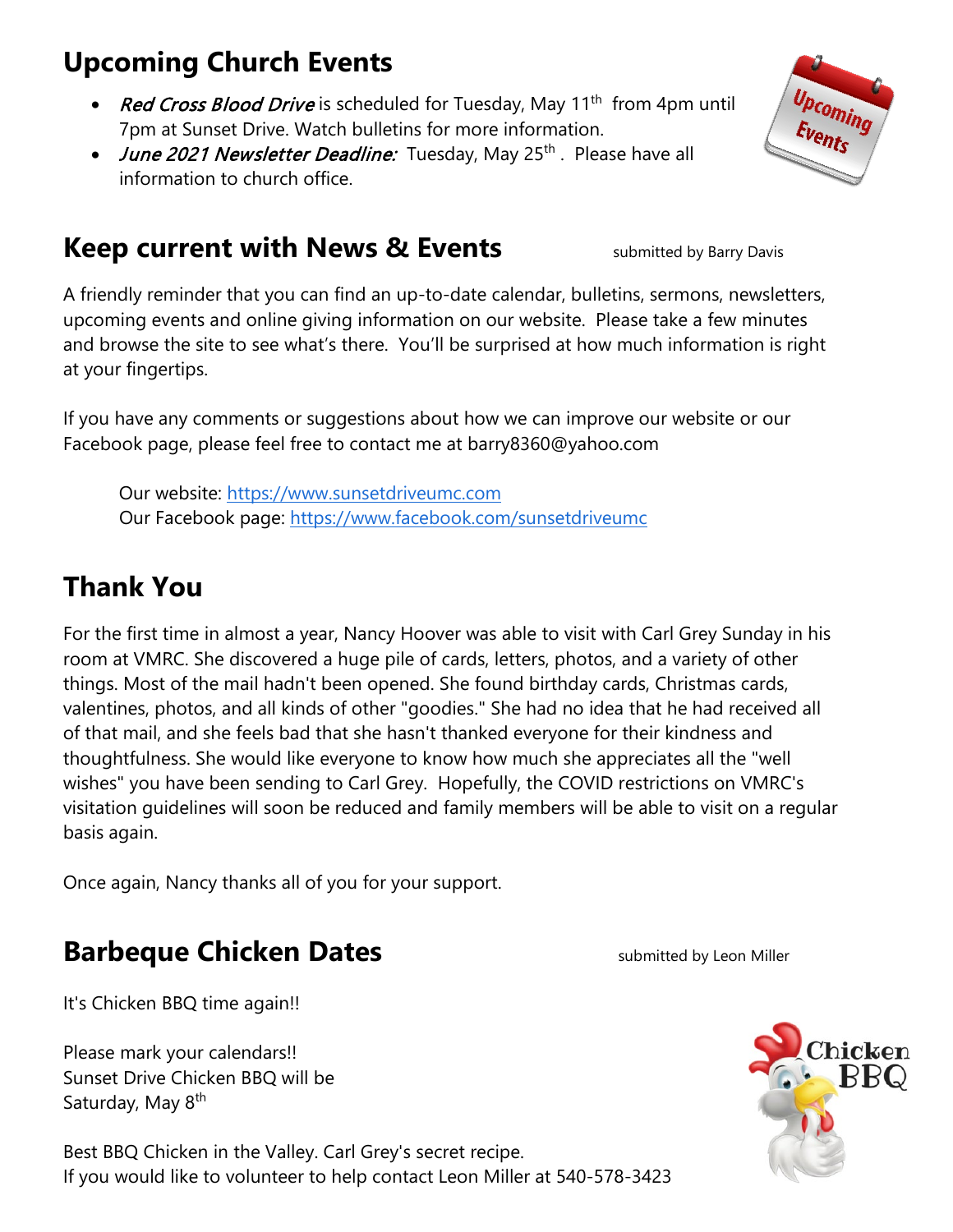### **Return to Sunday School** Superinted by Sandy Cupp

We are happy to announce that we will be offering a Sunday School class beginning **Sunday, May 16 from 9:00 – 9:40 a.m. in the fellowship hall**. This class is geared for adults, but youth are welcome as well. This class will continue throughout the summer. We will wear masks and practice social distancing.

We plan to return to our regular Sunday School program with classes for children, youth, and adults in September 2021. We are so excited to be studying God's word and sharing with one other during Sunday School!

## **Children's Church is Returning** submitted by Sandy Cupp

Parents and children, mark your calendars! **Beginning, Sunday, May 16, Children's Church is back at 10:00 a.m.** You can take your children ages 3-11 to the fellowship hall before you go to the sanctuary for the 10:00 am worship service. Our Children's Church leaders will share scripture, a Bible story, and an activity that relates to the story. You can pick up your children after the service. Children will wear masks and practice social distancing. Again, we are delighted for the return of our Children's Church!

## **Celebrating our High School and College Graduates**

submitted by Sandy Cupp

Graduation season is upon us! We plan to recognize our graduates in June. If you have a high school, college, or post college graduate this spring, please let us know. You can send info to Sandy Cupp at [sandycupp@aol.com](mailto:sandycupp@aol.com) Info to include:

Graduate's name, parent's names, along with grandparent's names (if you choose), high school or college, future plans, and any other info that you would like to share. Also send a picture for us to include in the newsletter and on screen during our Graduate Recognition Sunday.

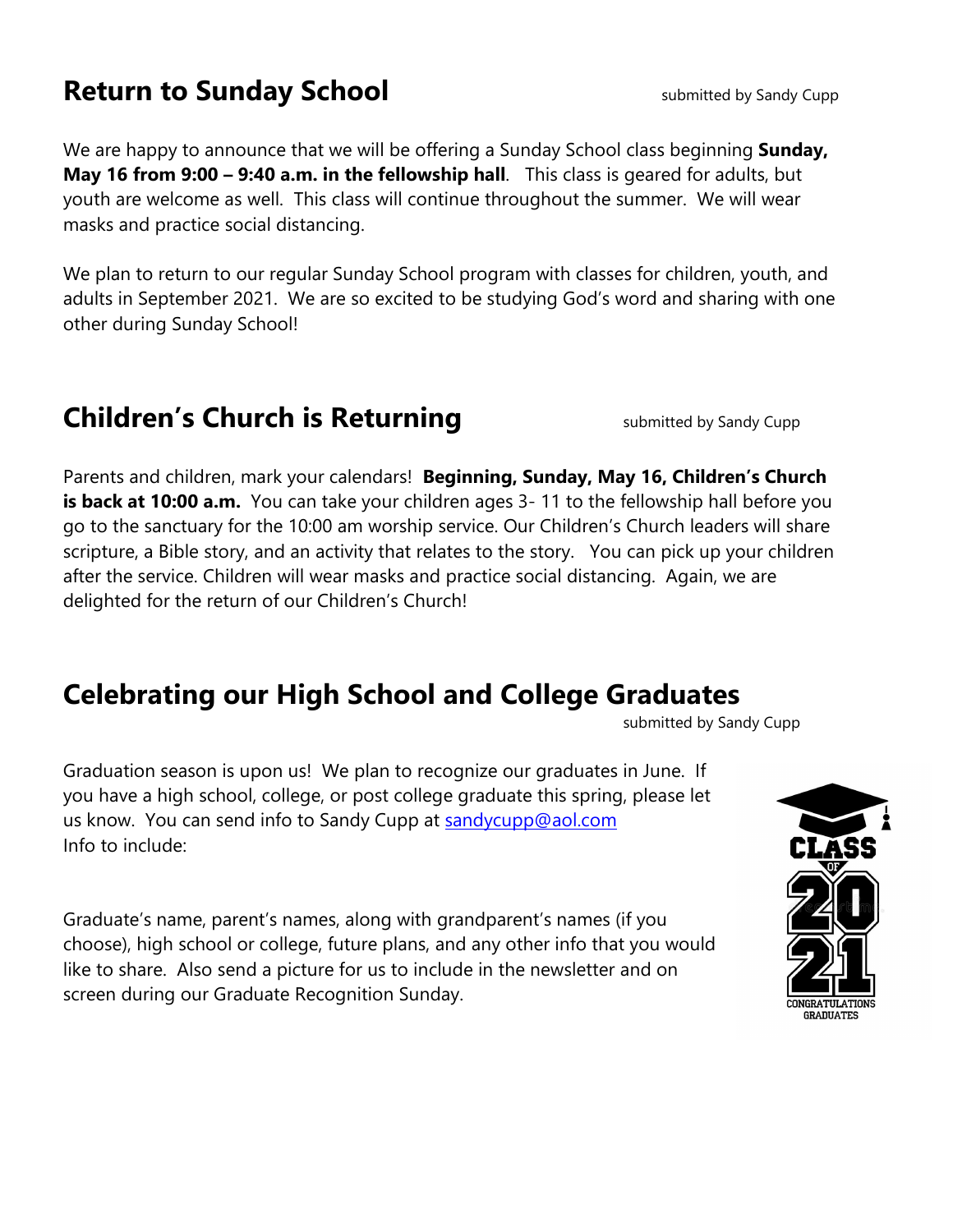# **In Honor and In Memory for Mother's Day**

We will be offering an "In Honor" and "In Memory" insert in the Mother's Day bulletin. The cost is \$1 for each name listed and the funds will go to the Sunset Drive Ladies' Ministry.

Forms and envelopes are available in the narthex (Please put cash or check with the form in the "Mother's Day" envelopes located in the bulletin or narthex. Then place the envelope in the offering plate or put in Mother's Day form box in narthex). Information MUST be turned into Church office no later than *Wednesday, May 5<sup>th</sup>*. Names will be listed in bulletin on Sunday, May 9<sup>th</sup>.

This will also be offered for Father's Day.

# **Upcoming Community Events**

### Shenandoah Valley Children's Choir Auditions

If your child enjoys singing, they will love being a part of the Shenandoah Valley Children's Choir! We are a nationally acclaimed children's choir based in Harrisonburg, VA, that values education, fun, musical excellence and community. SVCC will hold auditions for performing choirs (2nd-12th grade) on May 5 & 6 from 4-7pm. Please call 540-432-4650 or email [svcc@emu.edu](mailto:svcc@emu.edu) for more information and to schedule an audition!

### **Happy Birthday May**

- 2 Mike Malloy
- 6 Mark Hadley, Larry Bowman
- 7 Bryce Turner, Amanda Harpine
- 8 Jim Branner, Nancy Hoover, Jacob Gilley
- 10 Judy Rhodes
- 12 George Hadley
- 13 Penny Lohr
- 14 Jeff Holsinger, Jacque Roach
- 18 Dawn Long, Virgil Mumaw, Dick Strawderman, Adam Haviland
- 19 Clara Lorenzen
- 20 Dennis Turner
- 23 Valerie Arbogast
- 24 Mike Hawkins
- 28 Roger Conner
- 29 Phyllis Reeves



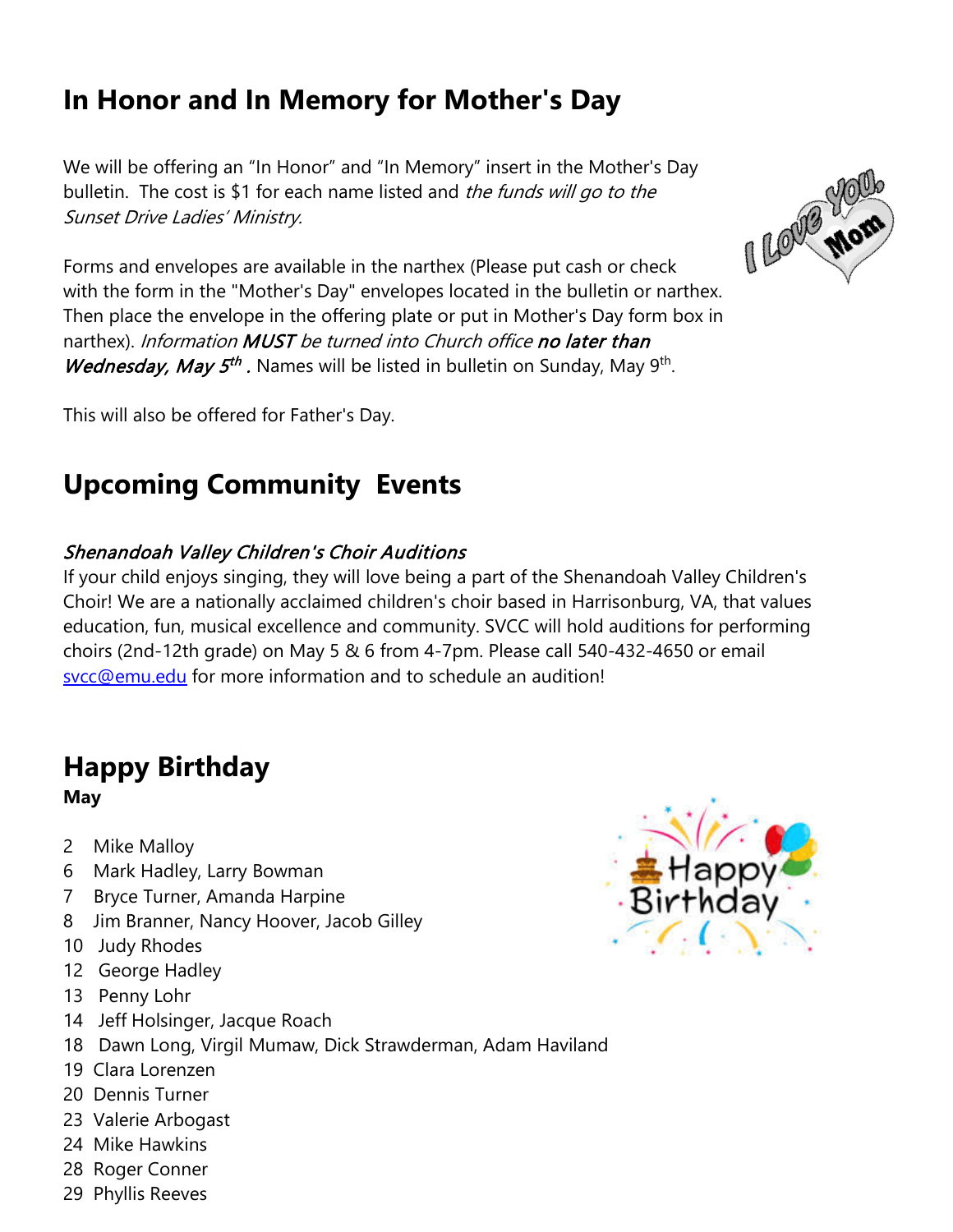## **Happy Anniversary**

#### **May**

- 2 Darren and Diana Drury
- 4 Tom and Amy Hoover, Phillip and Joanna Thompson
- 7 Don and Shannon Rellins
- 12 David and Tammy Jordan
- 21 Dwayne and Sheila Runion
- 29 Leon and Dixie Miller

 $-HAP<sub>1</sub><sup>PY</sup>$ Anniversi



### **Happy Birthday June**

- 1 Tim Proctor
- 2 Eric Hoover
- 3 Jessica Koeppen, George Dowrey
- 5 Mia Orebaugh
- 7 Aiden Bennett
- 10 Sheila Proctor, Rocky Fisher
- 11 Cecee Hawkins
- 15 Tom Boller
- 21 Maggie Roberts
- 22 Jean Dove
- 24 Lilah Deavers
- 26 Whit Grandle
- 27 Lacey Roberts, Dave Jordan
- 28 Virginia Ann Hulvey

## **Happy Anniversary**

**June**

- 7 Scott and Diann Harris
- 14 Alan and Ann Laughlin
- 16 C.W. and Peggy Grandle
- 19 Tim and Charlene Gilley, Steve and Judy Rhodes, Trent and Lori Turner
- 21 Sam and Christina Harris
- 22 Margaret and Beck Whitmore, Mark and Donica Hadley,
- 24 Travis and Ashleigh Fulk
- 26 Matt and Jodi Clarke, Ed and Jacque Roach
- 29 Lowell and Dianne Fulk